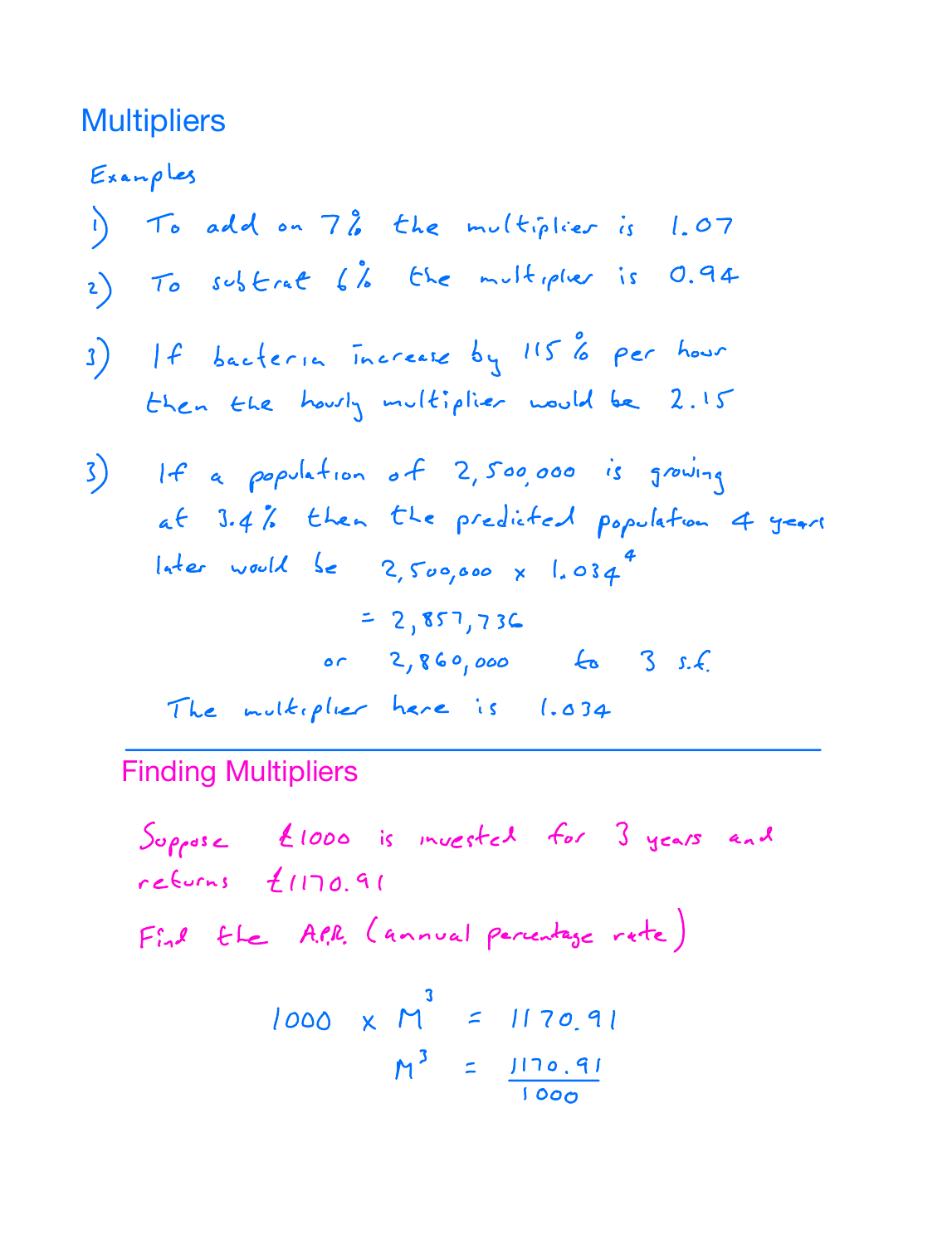$M = \frac{3}{4} \frac{1170.41}{1000} = 1.054001361$  $M = 1.054$ Interest Rate 5.4 per annum

123,000 positive for tests are reached on  
\n20 dec. 214,000 are reached on 25 dec.  
\nWhat is the daily south rate as a purely  
\n123,000 x M<sup>5</sup> = 214,000  
\n
$$
M^5 = 2.4,000
$$
  
\n $M^5 = \frac{2.4,000}{123,000}$   
\n $M = \frac{\sqrt{24,000}}{123,000} = 1.117$   
\nButly growth rate = 11.7%  
\nFind doubling time  
\n $1.117^6 = 1.94$ 

$$
1.117^{7} = 2.17
$$
  
Douslin<sub>3</sub> Eine between 6 end 7 days